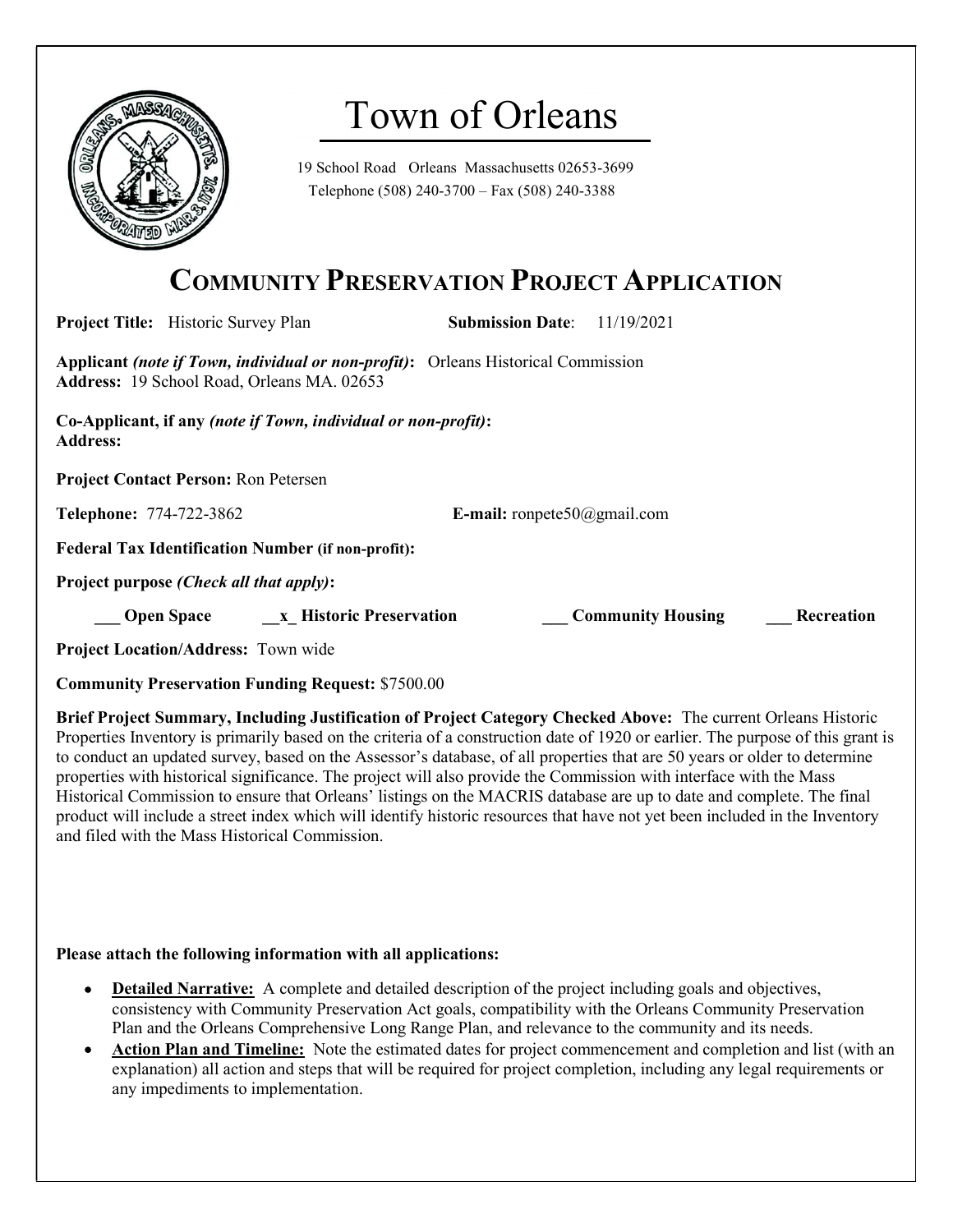Financial Data: Provide financial information for the project including total cost, additional revenue sources (public, private, in-kind, volunteer time and services), basis for the fiscal estimates and any other fiscal details currently available. Applicants are encouraged to submit more than one quotation from potential contractors.

# GUIDELINES FOR PROJECT SUBMISSION

Please submit one paper copy of the application materials to the Community Preservation Committee, c/o Town Administrator, Town of Orleans, 19 School Road, Orleans, MA 02653 by Nov. 22, 2021. Applicants must also email complete applications in PDF to Jennifer Fountain, Administrative Assistant, at genuinejenfountain@gmail.com. A single PDF file which appends materials described in item 3 to the application form is preferred.

- 1. Applications must be received by Monday, November 22 to be considered for recommendation at the Annual Town Meeting.
- 2. Funds will be available on July  $1<sup>st</sup>$  following the Annual Town Meeting.
- 3. Applicants may include any maps, diagrams, and/or photographs pertaining to the project. Letters of Support for the project from community organizations or other sources may also be submitted.
- 4. The Community Preservation Committee may require additional (or more detailed) information or further clarification to a submitted application.
- 5. Prior to submission of funding applications, applicants should review the Community Preservation Act (MGL, Chapter 44B, through the Community Preservation Coalition Web site), the Orleans Community Preservation Plan and the Orleans Community Preservation Bylaw, copies of which are available on the Town Web site at https://www.town.orleans.ma.us/community-preservation-committee. Nonprofit organizations applying for historic preservation funds for historic structures should obtain a sample copy of an acceptable historic preservation deed restriction (available from the Town Administrator's office) since this type of document will be required. Applicants other than the Town of Orleans should also obtain a sample copy of the Agreement with the Town of Orleans that all successful nonprofit applicants will be required to sign. Please contact the Administrative Assistant by email with any questions.
- 6. Eligible projects must address one or more of the uses outlined in the Community Preservation Act, Sections 2 and 5 (2), as follows:

#### Open Space

Acquisition, creation and preservation of land to protect existing water supply/aquifer areas, agricultural and forest land, coastal lands, frontage to inland water bodies, wildlife habitat, nature preserves and scenic vistas.

### Community Housing

Acquisition, creation, preservation and support of community housing defined as housing for low and moderate income individuals and families, including low and moderate income senior housing. The Community Preservation Committee is required to recommend, wherever possible, the reuse of existing buildings or construction of new buildings on previously developed sites.

#### Historic Preservation

Acquisition, restoration, rehabilitation and restoration of historic structures and landscapes that have been determined by the local historic preservation commission to be significant in the history, archeology, architecture or culture of the Town or that are listed on the State Register of Historic Places.

### Recreation

Acquisition, creation, preservation, rehabilitation and restoration of land for active and passive recreational uses, including land for community gardens, trails and noncommercial youth and adult sports and the use of land as a park, playground or athletic field and for preservation and restoration of recreational facilities.